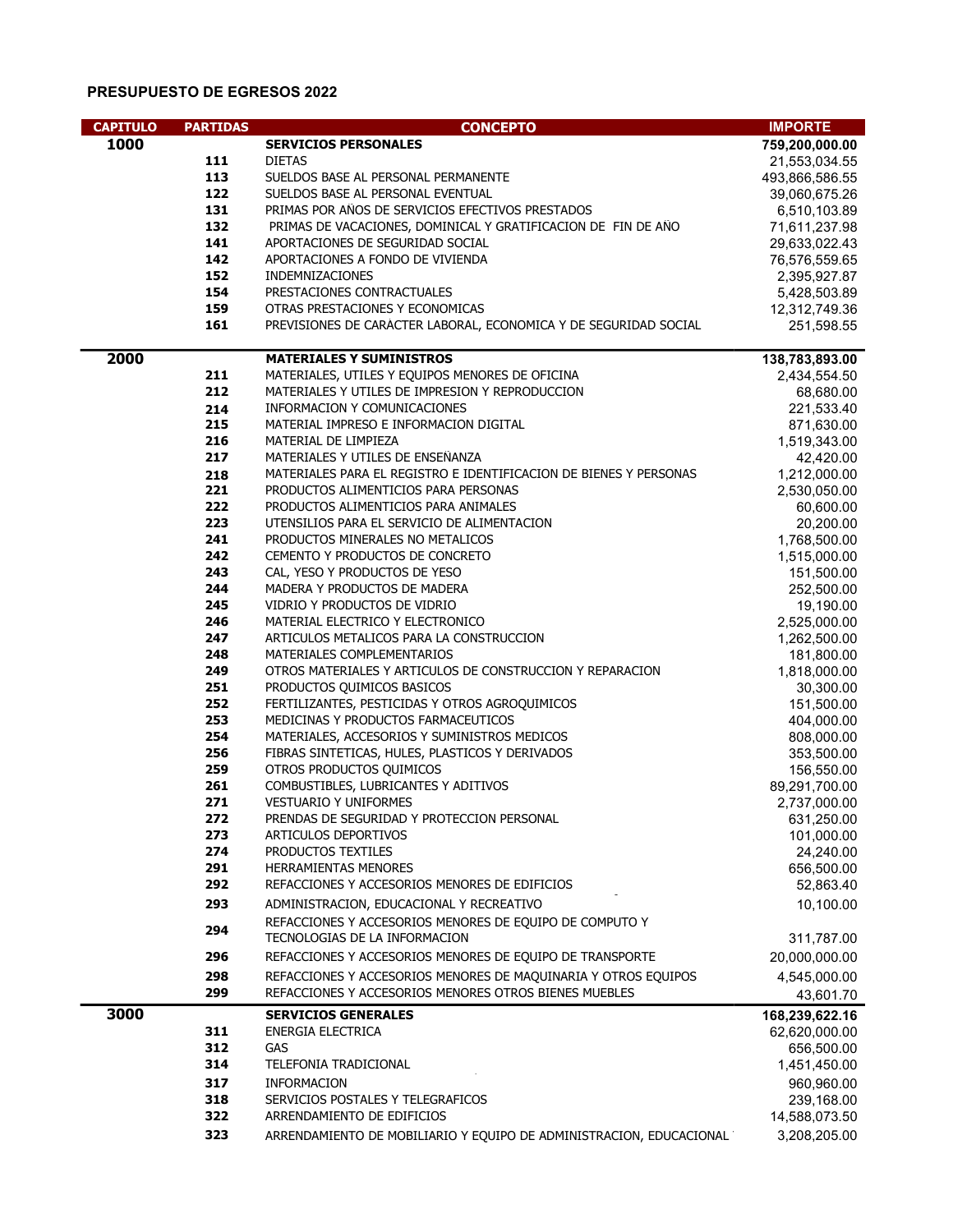## PRESUPUESTO DE EGRESOS 2022

| <b>CAPITULO</b> | <b>PARTIDAS</b> | <b>CONCEPTO</b>                                                                                            | <b>IMPORTE</b>           |
|-----------------|-----------------|------------------------------------------------------------------------------------------------------------|--------------------------|
|                 | 325             | ARRENDAMIENTO DE EQUIPO DE TRANSPORTE                                                                      | 2,272,500.23             |
|                 | 326             | ARRENDAMIENTO DE MAQUINARIA, OTROS EQUIPOS Y HERRAMIENTAS                                                  | 10,010.00                |
|                 | 327             | ARRENDAMIENTO DE ACTIVOS INTANGIBLES                                                                       | 16,316.30                |
|                 | 329             | OTROS ARRENDAMIENTOS                                                                                       | 20,020.00                |
|                 | 331             | SERVICIOS LEGALES, DE CONTABILIDAD, AUDITORIA Y RELACIONADOS                                               | 2,900,488.00             |
|                 | 332             | SERVICIOS DE DISEÑO, ARQUITECTURA, INGENIERIA Y ACTIVIDADES<br><b>RELACIONADAS</b>                         | 96,096.00                |
|                 | 333             | TECNOLOGIAS DE LA INFORMACION                                                                              | 941,340.40               |
|                 |                 |                                                                                                            |                          |
|                 | 334             | SERVICIOS DE CAPACITACION                                                                                  | 250,250.00               |
|                 | 335             | SERVICIOS DE INVESTIGACION CIENTIFICA Y DESARROLLO                                                         | 1,515,000.00             |
|                 | 336             | <b>IMPRESION</b>                                                                                           | 50,050.00                |
|                 | 338             | SERVICIOS DE VIGILANCIA                                                                                    | 600,600.00               |
|                 | 339             | SERVICIOS PROFESIONALES, CIENTIFICOS Y TECNICOS INTEGRALES                                                 | 1,515,000.00             |
|                 | 341             | SERVICIOS FINANCIEROS Y BANCARIOS                                                                          | 1,313,000.00             |
|                 | 345             | SEGURO DE BIENES PATRIMONIALES                                                                             | 4,040,000.00             |
|                 | 347             | <b>FLETES Y MANIOBRAS</b>                                                                                  | 12,012.00                |
|                 | 351             | CONSERVACION Y MANTENIMIENTO MENOR DE INMUEBLES                                                            | 854,965.00               |
|                 | 352             | ADMINISTRACION, EDUCACIONAL Y RECREATIVO                                                                   | 5,050.00                 |
|                 | 353             | INSTALACION, REPARACION Y MANTENIMIENTO DE EQUIPO DE COMPUTO Y<br>TECNOLOGIA DE LA INFORMACION             | 101,202.00               |
|                 | 355             | REPARACION Y MANTENIMIENTO DE EQUIPO DE TRANSPORTE                                                         | 3,450,159.08             |
|                 | 357             | INSTALACION, REPARACION Y MANTENIMIENTO DE MAQUINARIA, OTROS                                               |                          |
|                 |                 | EQUIPOS Y HERRAMIENTA                                                                                      | 1,101,100.00             |
|                 | 358             | SERVICIOS DE LIMPIEZA Y MANEJO DE DESECHOS                                                                 | 25,025.00                |
|                 | 359             | SERVICIOS DE JARDINERIA Y FUMIGACION                                                                       | 815,815.00               |
|                 | 361             | DIFUSION POR RADIO, TELEVISION Y OTROS MEDIOS DE MENSAJES SOBRE<br>PROGRAMAS Y ACTIVIDADES GUBERNAMENTALES | 7,000,000.00             |
|                 | 363             | SERVICIOS DE CREATIVIDAD, PREPRODUCCION Y PRODUCCION DE PUBLICIDAD,<br><b>EXCEPTO INTERNET</b>             | 100,100.00               |
|                 | 364             | SERVICIO DE REVELADO DE FOTOGRAFIAS                                                                        | 1,001.00                 |
|                 | 365             | SERVICIOS DE LA INDUSTRIA FILMICA, DEL SONIDO Y DEL VIDEO                                                  | 500,500.00               |
|                 |                 |                                                                                                            |                          |
|                 | 366             | SERVICIO DE CREACION Y DIFUSION DE CONTENIDO EXCLUSIVAMENTE A TRAVES<br>DE INTERNET                        | 2,040,000.00             |
|                 | 371             | PASAJES AEREOS                                                                                             | 330,330.00               |
|                 | 372             | PASAJES TERRESTRES                                                                                         | 668,317.65               |
|                 | 375             | VIATICOS EN EL PAIS                                                                                        | 710,710.00               |
|                 | 379             | OTROS SERVICIOS DE TRASLADO Y HOSPEDAJE                                                                    | 13,013.00                |
|                 | 382             | GASTOS DE ORDEN SOCIAL Y CULTURAL                                                                          | 5,798,602.81             |
|                 | 391<br>392      | SERVICIOS FUNERARIOS Y DE CEMENTERIOS<br><b>IMPUESTOS Y DERECHOS</b>                                       | 300,300.00               |
|                 | 394             | SENTENCIAS Y RESOLUCIONES POR AUTORIDAD COMPETENTE                                                         | 446,269.82<br>800,800.00 |
|                 | 395             | PENAS, MULTAS, ACCESORIOS Y ACTUALIZACIONES                                                                | 1,351,350.00             |
|                 | 396             | OTROS GASTOS POR RESPONSABILIDADES                                                                         | 65,065.00                |
|                 | 399             | OTROS SERVICIOS GENERALES (CITELUM)                                                                        | 42,482,907.36            |
| 4000            |                 | TRANSFERENCIAS, ASIGNACIONES, SUBSIDIOS Y OTRAS AYUDAS                                                     | 237,986,714.15           |
|                 |                 | TRANSFERENCIAS OTORGADAS A ENTIDADES PARAESTATALES NO                                                      |                          |
|                 | 421             | EMPRESARIALES Y NO FINANCIERAS                                                                             | 118,911,357.53           |
|                 | 441             | AYUDAS SOCIALES A PERSONAS                                                                                 | 9,728,540.00             |
|                 | 442             | BECAS Y OTRAS AYUDAS PARA PROGRAMAS DE CAPACITACION                                                        | 15,392,000.00            |
|                 | 443             | AYUDAS SOCIALES A INSTITUCIONES DE ENSEÑANZA                                                               | 1,010,000.00             |
|                 | 445             | AYUDAS SOCIALES A INSTITUCIONES SIN FINES DE LUCRO                                                         | 1,236,000.00             |
|                 | 452             | <b>JUBILACIONES</b>                                                                                        | 45,951,757.95            |
|                 | 465             | TRANSFERENCIAS A FIDEICOMISOS PUBLICOS DE ENTIDADES PARAESTATALES                                          | 45,757,058.67            |
| 5000            |                 | BIENES MUEBLES, INMUEBLES E INTANGIBLES                                                                    | 3,183,980.56             |
|                 | 511             | MUEBLES DE OFICINA Y ESTANTERIA                                                                            | 429,250.00               |
|                 | 512             | MUEBLES, EXCEPTO DE OFICINA Y ESTANTERIA                                                                   | 98,980.00                |
|                 | 515             | EQUIPO DE COMPUTO Y DE TECNOLOGIAS DE LA INFORMACION                                                       | 540,350.00               |
|                 | 519             | OTROS MOBILIARIOS Y EQUIPOS DE ADMINISTRACION                                                              | 20,200.00                |